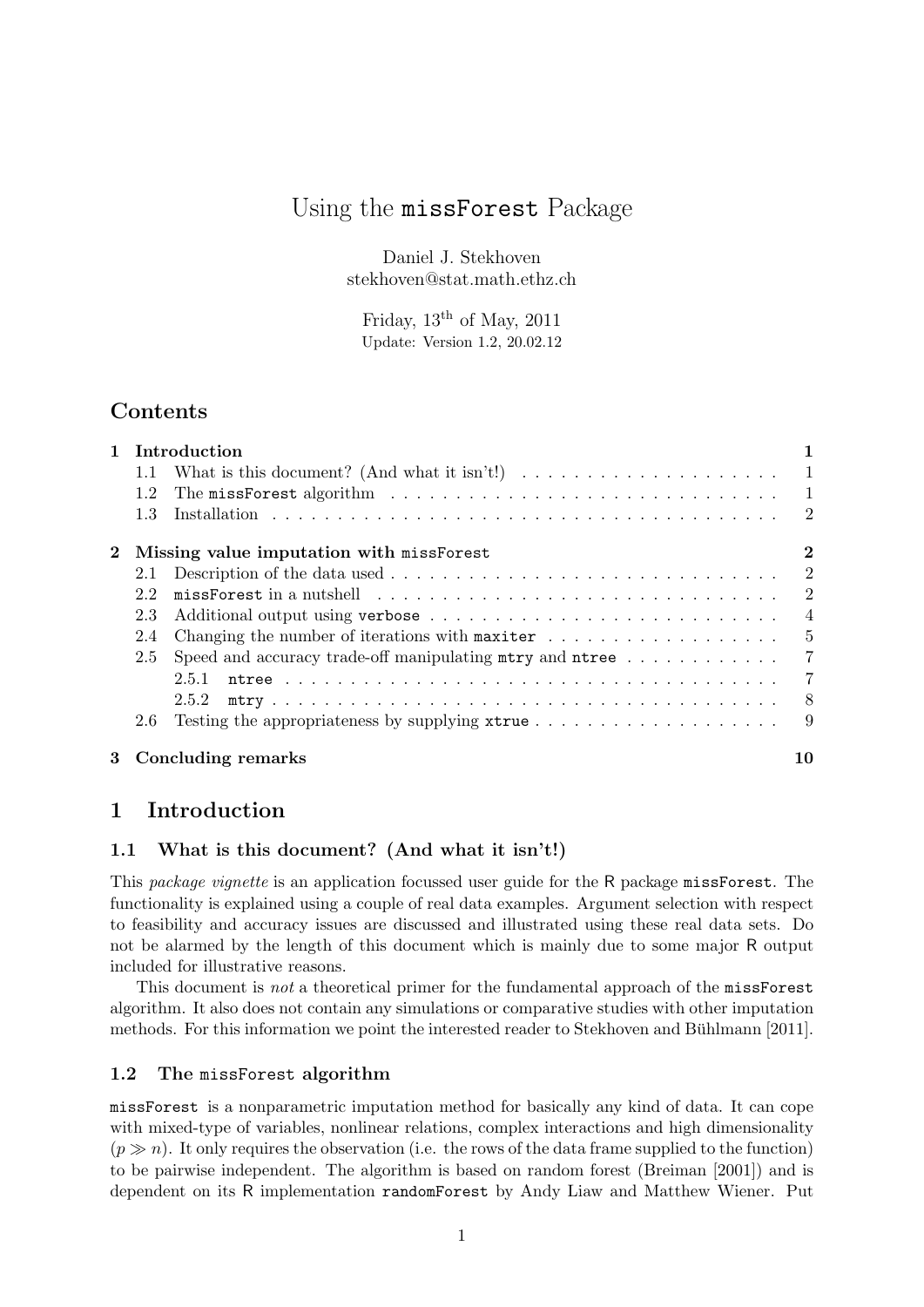simple (for those who have skipped the previous paragraph): for each variable missForest fits a random forest on the observed part and then predicts the missing part. The algorithm continues to repeat these two steps until a stopping criterion is met or the user specified maximum of iterations is reached. For further details see Stekhoven and Bühlmann [2011].

To understand the remainder of this user guide it is important to know that missForest is running iteratively, continuously updating the imputed matrix variable-wise, and is assessing its performance between iterations. This assessment is done by considering the difference(s) between the previous imputation result and the new imputation result. As soon as this difference (in case of one type of variable) or differences (in case of mixed-type of variables) increase the algorithm stops.

missForest provides the user with an estimate of the imputation error. This estimate is based on the out-of-bag (OOB) error estimate of random forest. Stekhoven and Bühlmann [2011] showed that this estimate produces an appropriate representation of the true imputation error.

### 1.3 Installation

The R package missForest is available from the Comprehensive R Archive Network (CRAN, http://cran.r-project.org/) and as such can be installed in the default way using the install.packages function:

#### > install.packages(missForest, dependencies = TRUE)

Make sure to include the dependencies = TRUE argument to install also the randomForest package unless it is already installed.

## 2 Missing value imputation with missForest

In this section we describe using the missForest function. We will shed light on all arguments which can or have to be supplied to the algorithm. Also, we will discuss how to make missForest faster or more accurate. Finally, an interpretation of the OOB imputation error estimates is given.

#### 2.1 Description of the data used

- Iris data This complete data set contains five variables of which one is categorical with three levels. It is contained in the R base and can be loaded directly by typing data(iris). The data were collected by Anderson [1935].
- Oesophageal cancer data This complete data set comes from a case-control study of oesophageal cancer in Ile-et-Vilaine, France. It is contained in the R base and can be loaded directly by typing data(esoph). The data were collected by Breslow and Day [1980].
- Musk data This data set describes the shapes of 92 molecules of which 47 are musks and 45 are non-musks. Since a molecule can have many conformations due to rotating bonds, there are  $n = 476$  different conformations in the set. The classification into musk and non-musk molecules is removed. For further details see Frank and Asuncion [2010].

#### 2.2 missForest in a nutshell

After you have properly installed missForest you can load the package in your R session:

> library(missForest)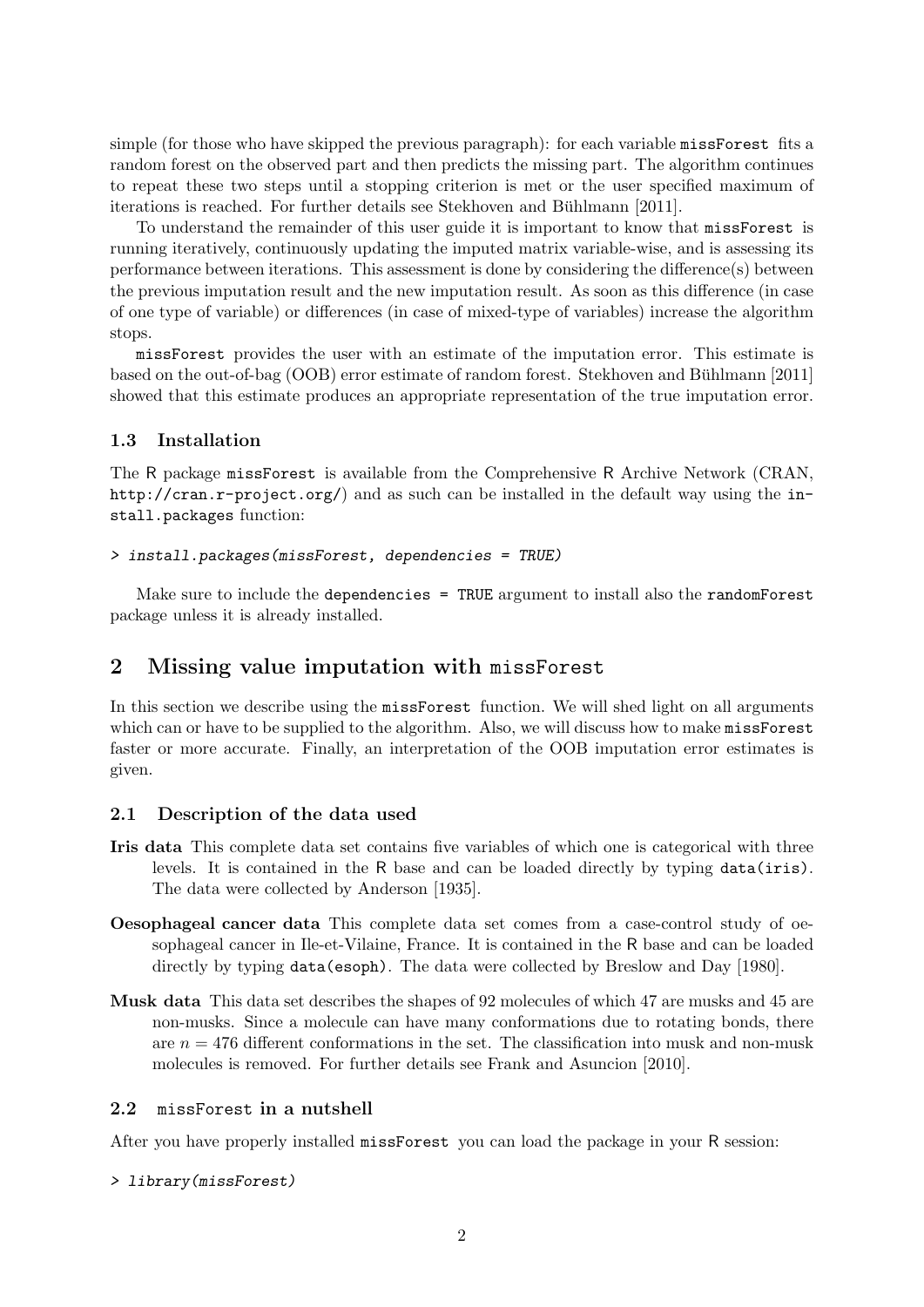We will load now the famous Iris data set and artificially remove  $10\%$  of the entries in the data completely at random using the prodNA function from the missForest package:

```
> data(iris)
> iris.mis <- prodNA(iris, noNA = 0.1)
> summary(iris.mis)
```

|                | Sepal.Length Sepal.Width Petal.Length Petal.Width  |                |                  |
|----------------|----------------------------------------------------|----------------|------------------|
| Min. : 4.300   | Min. : 2.000                                       | Min. : 1.000   | Min. : 0.100     |
|                | 1st Qu.: $5.100$ 1st Qu.: $2.800$ 1st Qu.: $1.600$ |                | 1st $Qu.: 0.300$ |
| Median : 5.800 | Median: 3.000                                      | Median: 4.400  | Median : $1.300$ |
| Mean : 5.862   | Mean : 3.068                                       | Mean : 3.856   | Mean : 1.221     |
| 3rd Qu.: 6.400 | 3rd Qu.: 3.325                                     | 3rd Qu.: 5.100 | 3rd Qu.: 1.800   |
| Max. : 7.900   | $Max.$ : 4.400                                     | Max. : 6.900   | Max. : 2.500     |
| NA's :17.000   | NA's :14.000                                       | NA's :17.000   | NA's : 14.000    |
| Species        |                                                    |                |                  |
| setosa :46     |                                                    |                |                  |
| versicolor:44  |                                                    |                |                  |
| virginica : 47 |                                                    |                |                  |
| $NA's$ : 13    |                                                    |                |                  |

We can see that there is an evenly distributed amount of missing values over the variables in the data set. With completely at random we mean that the process of deleting entries is not influenced by the data or the data generating process.

The missing data is now imputed by simply handing it over to missForest :

```
> iris.imp <- missForest(iris.mis)
```
missForest iteration 1 in progress...done! missForest iteration 2 in progress...done! missForest iteration 3 in progress...done! missForest iteration 4 in progress...done!

Except for the iteration numbering no additional print-out is given. The results are stored in the R object iris.imp which is a list. We can call upon the imputed data matrix by typing iris.imp\$ximp. Note: A common mistake is to use iris.imp instead of iris.imp\$ximp for subsequent analyses.

Additionally, missForest provides an OOB imputation error estimate which can be extracted using the same \$ notation as with the imputed data matrix:

> iris.imp\$OOBerror

NRMSE PFC 0.15203479 0.04379562

As mentioned before the Iris data set contains two types of variables, continuous and categorical. This is why the OOB imputation error supplies two values for the result of the imputation (default setting). The first value is the normalized root mean squared error (NRMSE, see Oba et al. [2003]) for the continuous part of the imputed data set, e.g., Sepal.Length, Sepal.Width, Petal.Length and Petal.Width. The second value is the proportion of falsely classified entries (PFC) in the categorical part of the imputed data set, e.g., Species. In both cases good performance of missForest leads to a value close to 0 and bad performance to a value around 1.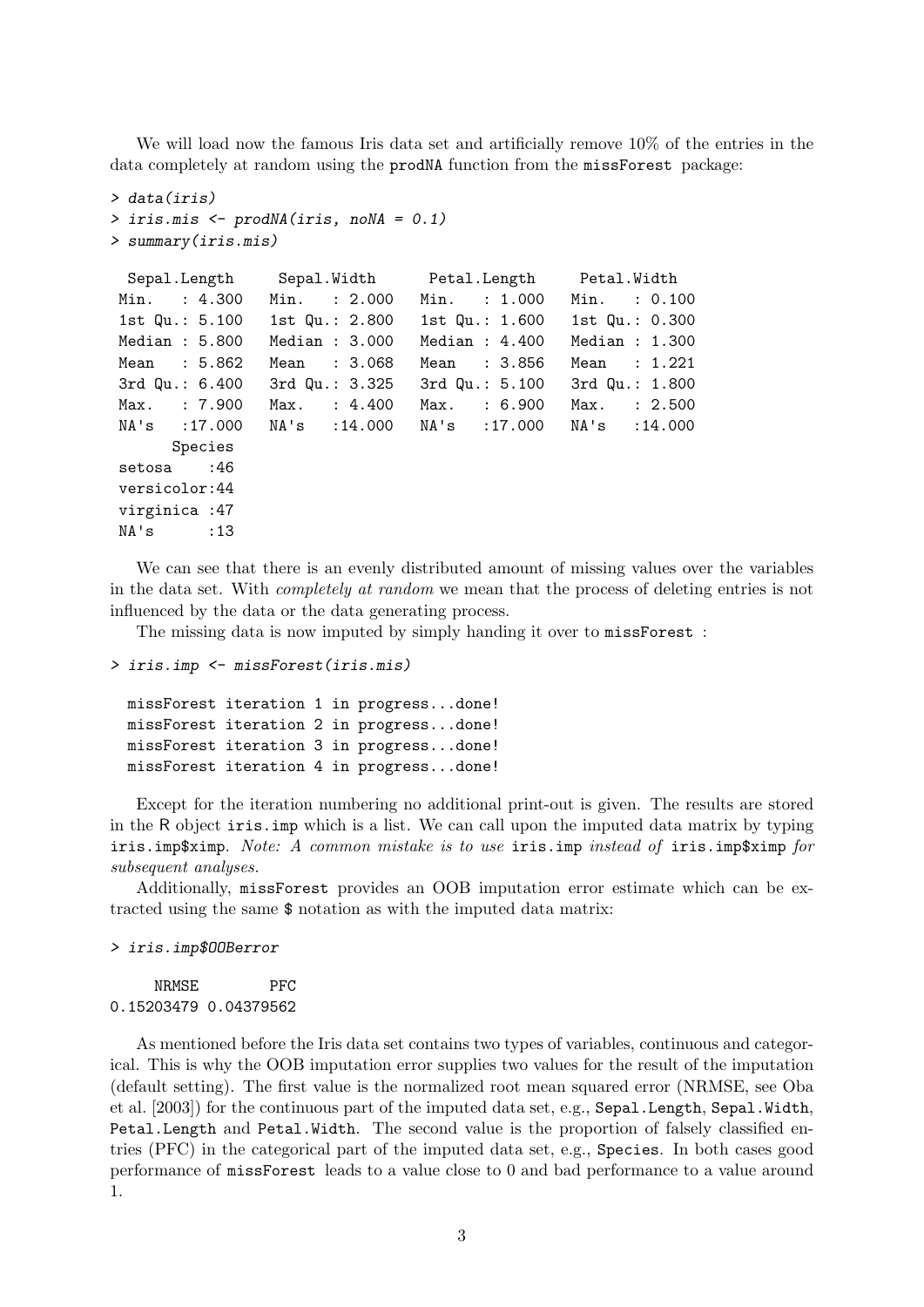If you are interested in assessing the reliability of the imputation for single variables, e.g., to decide which variables to use in a subsequent data analysis, missForest can return the OOB errors for each variable separately instead of aggregating over the whole data matrix. This can be done using the argument variablewise = TRUE when calling the missForest function.

```
> iris.imp <- missForest(iris.mis, variablewise = TRUE)
 missForest iteration 1 in progress...done!
 missForest iteration 2 in progress...done!
 missForest iteration 3 in progress...done!
 missForest iteration 4 in progress...done!
```
> iris.imp\$OOBerror

MSE MSE MSE MSE PFC 0.14397576 0.08392251 0.10938232 0.03254351 0.06569343

We can see that the output has the same length as there are variables in the data. For each variable the resulting error and the type of error measure, i.e., mean squared error (MSE) or PFC, is returned. Note that we are not using the NRMSE here.

### 2.3 Additional output using verbose

In 2.2 the print-out of missForest showed only which iteration is taking place at the moment. Anyhow, if you are imputing a large data set or choose to use ridiculously large mtry and/or ntree arguments (see 2.5) you might be interested in getting additional information on how missForest is performing.

By setting the logical verbose argument to TRUE the print-out is extended threefold:

- estimated error(s) The OOB imputation error estimate for the continuous and categorical parts of the imputed data set. Note: If there is only one type of variable there will be only one value with the corresponding error measure.
- difference(s) The difference between the previous and the new imputed continuous and categorical parts of the data set. The difference for the set of continuous variables  $N$  in the data set is computed by

$$
\frac{\sum_{j\in \mathbf{N}}(\mathbf{X}^{imp}_{new}-\mathbf{X}^{imp}_{old})^2}{\sum_{j\in \mathbf{N}}(\mathbf{X}^{imp}_{new})^2},
$$

and for the set of categorical variables the difference corresponds to the PFC.

time The runtime of the iteration in seconds.

If we rerun the previous imputation of the Iris data  $^1$  setting verbose = TRUE we get:

```
> set.seed(81)
> iris.imp <- missForest(iris.mis, verbose = TRUE)
```
<sup>&</sup>lt;sup>1</sup>Since random forest – as its name suggests – is using a random number generator (RNG) the result for two trials on the same missing data set will be different. To avoid this from happening in the given illustrative example we use the set.seed function before applying missForest on the iris.mis data set. This causes the RNG to be reset to the same state as before (where we invisibly called set.seed(81) already but did not want to trouble the concerned reader with technical details).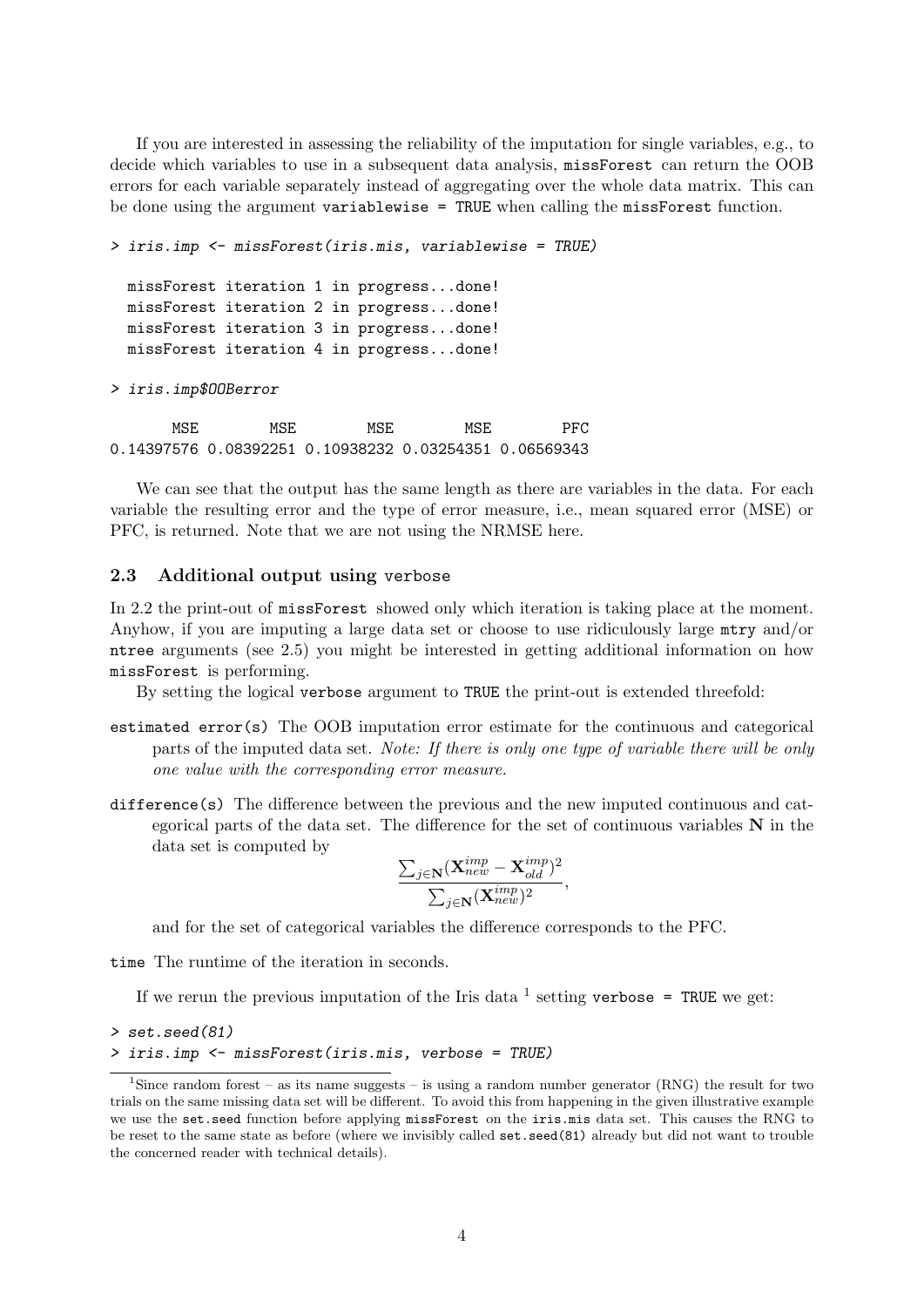```
missForest iteration 1 in progress...done!
  estimated error(s): 0.1564372 0.04379562
  difference(s): 0.007824337 0.06666667
  time: 0.124 seconds
missForest iteration 2 in progress...done!
  estimated error(s): 0.1522317 0.05109489
  difference(s): 1.800973e-05 0
  time: 0.182 seconds
missForest iteration 3 in progress...done!
  estimated error(s): 0.1520348 0.04379562
  difference(s): 7.903414e-06 0
  time: 0.17 seconds
missForest iteration 4 in progress...done!
  estimated error(s): 0.1512433 0.03649635
  difference(s): 8.292129e-06 0
  time: 0.125 seconds
```
The above print-out shows that missForest needs four iterations to finish. If we check the final OOB imputation error estimate:

> iris.imp\$OOBerror

NRMSE PFC 0.15203479 0.04379562

we can see that it used the result from the second last iteration, i.e., the third instead of the last one. This is because the stopping criterion was triggered and the fact that the differences increase indicate that the new imputation is probably a less accurate imputation than the previous one. However, we can also see that the estimated error(s) is lower for the last imputation than for the one before. But we will show later on that the true imputation error is lower for iteration 3 (the impatient reader can jump to section 2.6).

#### 2.4 Changing the number of iterations with maxiter

Depending on the composition and structure of the data it is possible that missForest needs more than the typical four to five iterations (see 2.3) until the stopping criterion kicks in. From an optimality point of view we do want missForest to stop due to the stopping criterion and not due to the limit of iterations. However, if the difference between iterations is seriously shrinking towards nought and the estimated error is in a stalemate the only way to keep computation time at a reasonable level is to limit the number of iterations using the argument maxiter.

We show this using the esoph data. First, we run missForest on a data set where we removed 5% of the entries at random:

```
> data(esoph)
> esoph.mis <- prodNA(esoph, 0.05)
> set.seed(96)
> esoph.imp <- missForest(esoph.mis, verbose = TRUE)
 missForest iteration 1 in progress...done!
    estimated error(s): 0.6193718 0.7179121
```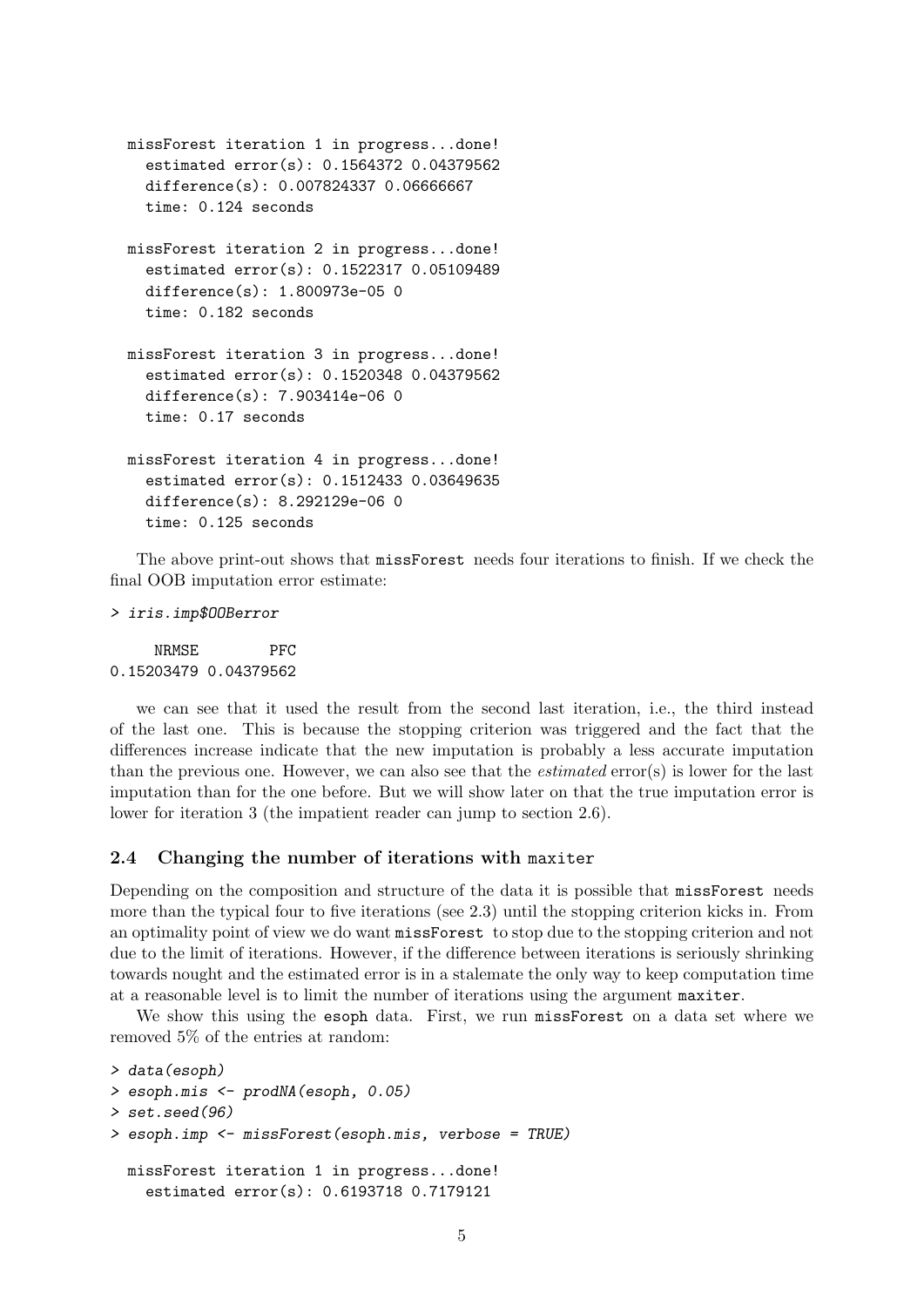```
difference(s): 0.01231929 0.02651515
time: 0.124 seconds
```
- missForest iteration 2 in progress...done! estimated error(s): 0.5716836 0.7023195 difference(s): 0.006017465 0 time: 0.114 seconds
- missForest iteration 3 in progress...done! estimated error(s): 0.5709105 0.7100715 difference(s): 0.00078757 0 time: 0.161 seconds
- missForest iteration 4 in progress...done! estimated error(s): 0.573423 0.6901629 difference(s): 0.0001819388 0.003787879 time: 0.103 seconds
- missForest iteration 5 in progress...done! estimated error(s): 0.619499 0.6942781 difference(s): 0.0001585845 0 time: 0.15 seconds
- missForest iteration 6 in progress...done! estimated error(s): 0.5842651 0.7222666 difference(s): 3.215397e-05 0 time: 0.096 seconds
- missForest iteration 7 in progress...done! estimated error(s): 0.5333309 0.7218382 difference(s): 0.0002852036 0.003787879 time: 0.098 seconds

We can see that it takes missForest nine iterations to come to a stop. The returned imputation result was reached in iteration 8 having estimated errors of 0.55 and 0.73 and differences of 3 · 10−<sup>5</sup> and 0. In iteration 6 the estimated errors are smaller (i.e. 0.53 and 0.70) and the differences are  $1 \cdot 10^{-4}$  and  $4 \cdot 10^{-3}$ . So why is missForest not simply taking the sixth iteration and calls it a day? Because the difference in the continuous part of the data set is still reduced in each iteration up until iteration 9. This stopping strategy is on average (taking all possible data sets into account) quite good but can have its caveats at specific data sets. In the above case of the esoph data we can get the result of the sixth iteration by doing the following:

```
> set.seed(96)
> esoph.imp <- missForest(esoph.mis, verbose = TRUE, maxiter = 6)
 missForest iteration 1 in progress...done!
    estimated error(s): 0.6193718 0.7179121
    difference(s): 0.01231929 0.02651515
    time: 0.11 seconds
 missForest iteration 2 in progress...done!
```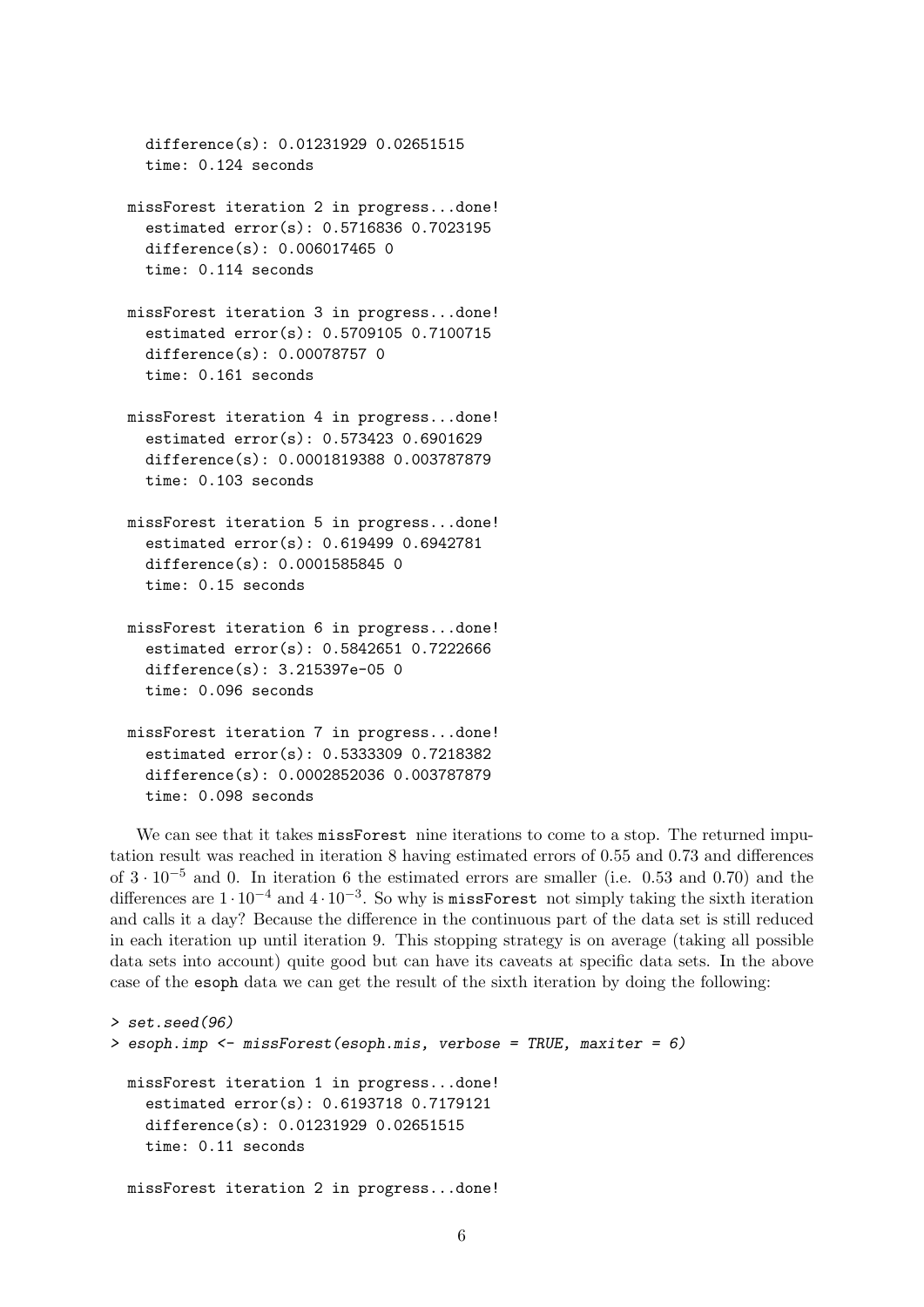```
estimated error(s): 0.5716836 0.7023195
  difference(s): 0.006017465 0
  time: 0.111 seconds
missForest iteration 3 in progress...done!
  estimated error(s): 0.5709105 0.7100715
  difference(s): 0.00078757 0
  time: 0.11 seconds
missForest iteration 4 in progress...done!
  estimated error(s): 0.573423 0.6901629
  difference(s): 0.0001819388 0.003787879
  time: 0.107 seconds
missForest iteration 5 in progress...done!
  estimated error(s): 0.619499 0.6942781
  difference(s): 0.0001585845 0
  time: 0.107 seconds
missForest iteration 6 in progress...done!
  estimated error(s): 0.5842651 0.7222666
  difference(s): 3.215397e-05 0
  time: 0.154 seconds
```
The returned result is now given by iteration 6. Quintessentially, there are two uses for the maxiter argument:

- 1. Controlling the run time in case of stagnating performance;
- 2. extract a preferred iteration result not supplied by the stopping criterion.

#### 2.5 Speed and accuracy trade-off manipulating mtry and ntree

missForest grows in each iteration for each variable a random forest to impute the missing values. With a large number of variables  $p$  this can lead to computation times beyond today's perception of feasibility. There are two ways to speed up the imputation process of missForest:

- 1. Reducing the number of trees grown in each forest using the argument ntree;
- 2. reducing the number of variables randomly sampled at each split using the argument mtry.

It is imperative to know that reducing either of these numbers will probably result in reduced accuracy. This is why we speak of a speed and accuracy trade-off.

### 2.5.1 ntree

The effect of reducing **ntree** on the computation time is linear, e.g., halving **ntree** will half computation time for a single iteration. The default value in missForest is set to 100 which is fairly large. Smaller values in the tens can give appropriate results already. We show this using the Musk data:

```
> musk.mis <- prodNA(musk, 0.05)
> musk.imp <- missForest(musk.mis, verbose = TRUE, maxiter = 3)
```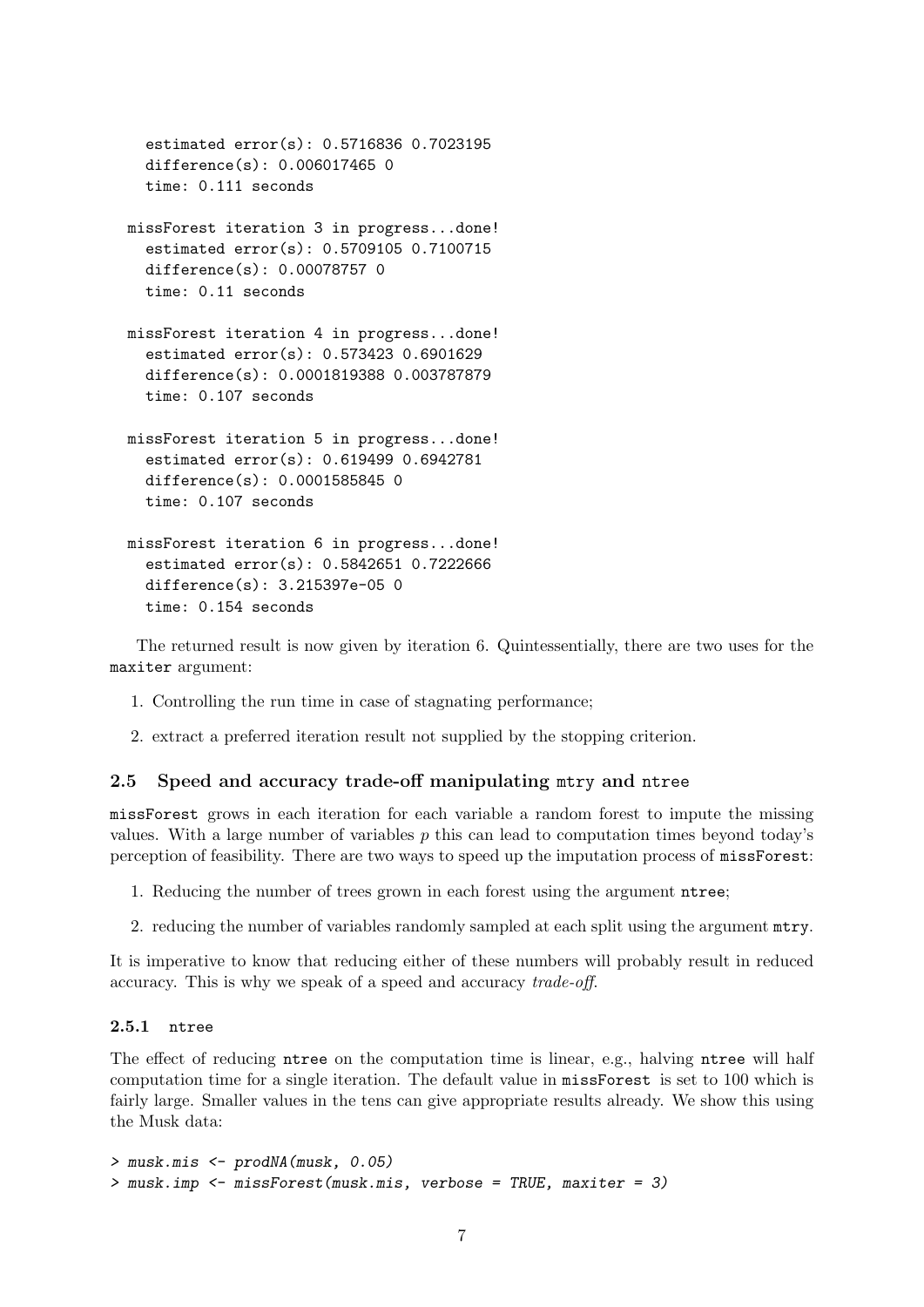```
missForest iteration 1 in progress...done!
  estimated error(s): 0.1491825
  difference(s): 0.02383702
  time: 280.739 seconds
missForest iteration 2 in progress...done!
  estimated error(s): 0.1367353
  difference(s): 0.0001208087
  time: 277.011 seconds
missForest iteration 3 in progress...done!
  estimated error(s): 0.137418
  difference(s): 3.836082e-05
  time: 278.287 seconds
```
The computation time is about 14 minutes and we end up with an estimated NRMSE of 0.14. Note: The response was removed from the Musk data, that is why there is only the estimated NRMSE and also only the difference for the continuous part of the data set.

If we repeat the imputation using the ntree argument and setting it to 20 we get:

```
> musk.imp <- missForest(musk.mis, verbose = TRUE, maxiter = 3, ntree = 20)
 missForest iteration 1 in progress...done!
    estimated error(s): 0.1724939
    difference(s): 0.02383371
    time: 56.705 seconds
 missForest iteration 2 in progress...done!
    estimated error(s): 0.1576795
    difference(s): 0.0002417658
    time: 55.833 seconds
 missForest iteration 3 in progress...done!
    estimated error(s): 0.1591702
    difference(s): 0.0001966117
    time: 56.053 seconds
```
The computation time is now around 3 minutes which is approximately a fifth of the previous computation time using 100 trees (as a matter of fact, taking the floor values of the iteration times in seconds then the former imputation took *exactly* five times longer than the latter). The estimated NRMSE has increased to 0.16 – an increase of 14% compared to before. In some application this might seem as an unacceptable increase of imputation error. However, if the number of variables is large enough, e.g., in the thousands like in gene expression data, the amount of computation time saved will surpass the amount of imputation error increased.

#### 2.5.2 mtry

The effect on computation time when changing mtry is not as straight forward as with ntree. It is however more pronounced in settings with high-dimensionality (e.g.  $p \gg n$ , where n is the number of observations) and complex structures. The default setting in missForest is  $\sqrt{p}$ . This choice qualifies for a quite nice trade-off between imputation error and computation time. Anyhow, certain data might demand different choices either putting a focus on better imputation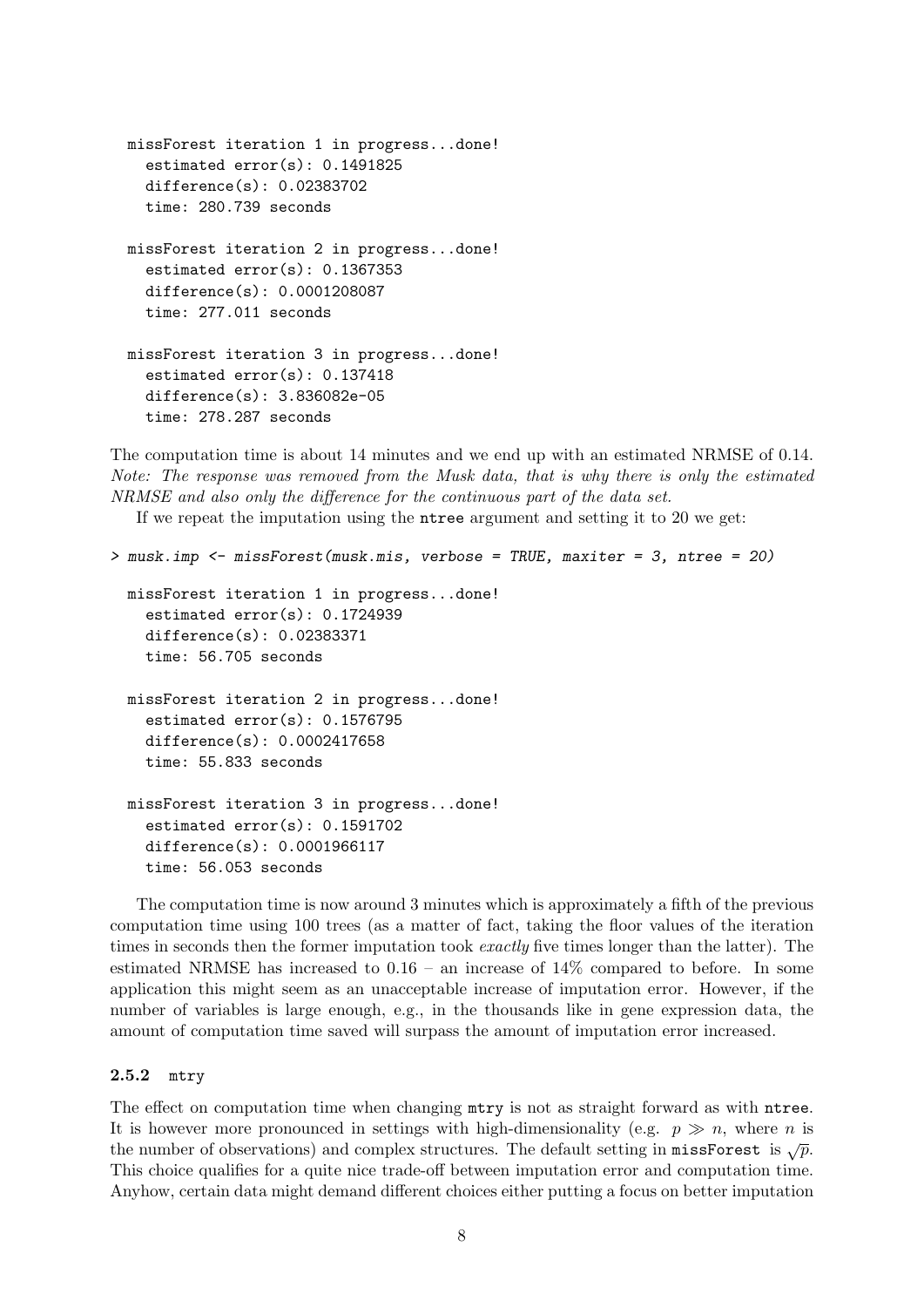error or better computation time. We leave this delicate choice to the user of these certain data sets.

#### 2.6 Testing the appropriateness by supplying xtrue

Whenever imputing data with real missing values the question arises how good the imputation was. In missForest the estimated OOB imputation error gives a nice indication at what you have to expect. A wary user might want to make an additional assessment (or back the OOB estimate up) by performing cross-validation or – in the optimal case – testing  $missForest$ previously on complete data. For both cases missForest offers the xtrue argument which simply takes in the same data matrix as  $x$ mis but with no missing values present. The strategy for testing the performance is the same as shown in the previous examples using prodNA:

- 1. Generate a data matrix with missing values;
- 2. impute this artificially generated data matrix;
- 3. compare the complete and imputed data matrices.

The functions to use for this strategy are prodNA, missForest and mixError. Using again the Iris data this would look like:

```
> iris.mis <- prodNA(iris, noNA = 0.1)
> iris.imp <- missForest(iris.mis)
> iris.err <- mixError(iris.imp$ximp, iris.mis, iris)
> print(iris.err)
    NRMSE PFC
0.1232996 0.0000000
```
Note: We want to point out once more that the user has to extract the imputed matrix from the missForest output using the  $\frac{1}{2}$  list notation. Not doing so will generate the following error:

```
> iris.err <- mixError(iris.imp, iris.mis, iris)
```

```
Error in mixError(iris.imp, iris.mis, iris) :
  Wrong input for 'xmis' - you probably forgot to point at the
  list element $ximp from the missForest output object.
```
We can simplify the above strategy by using **xtrue**. If combined with verbose = TRUE the user even gets additional information on the performance of missForest between iterations:

```
> iris.imp <- missForest(iris.mis, xtrue = iris, verbose = TRUE)
 missForest iteration 1 in progress...done!
    error(s): 0.122672 0
    estimated error(s): 0.1564372 0.04379562
    difference(s): 0.007824337 0.06666667
    time: 0.132 seconds
 missForest iteration 2 in progress...done!
    error(s): 0.1221119 0
    estimated error(s): 0.1522317 0.05109489
```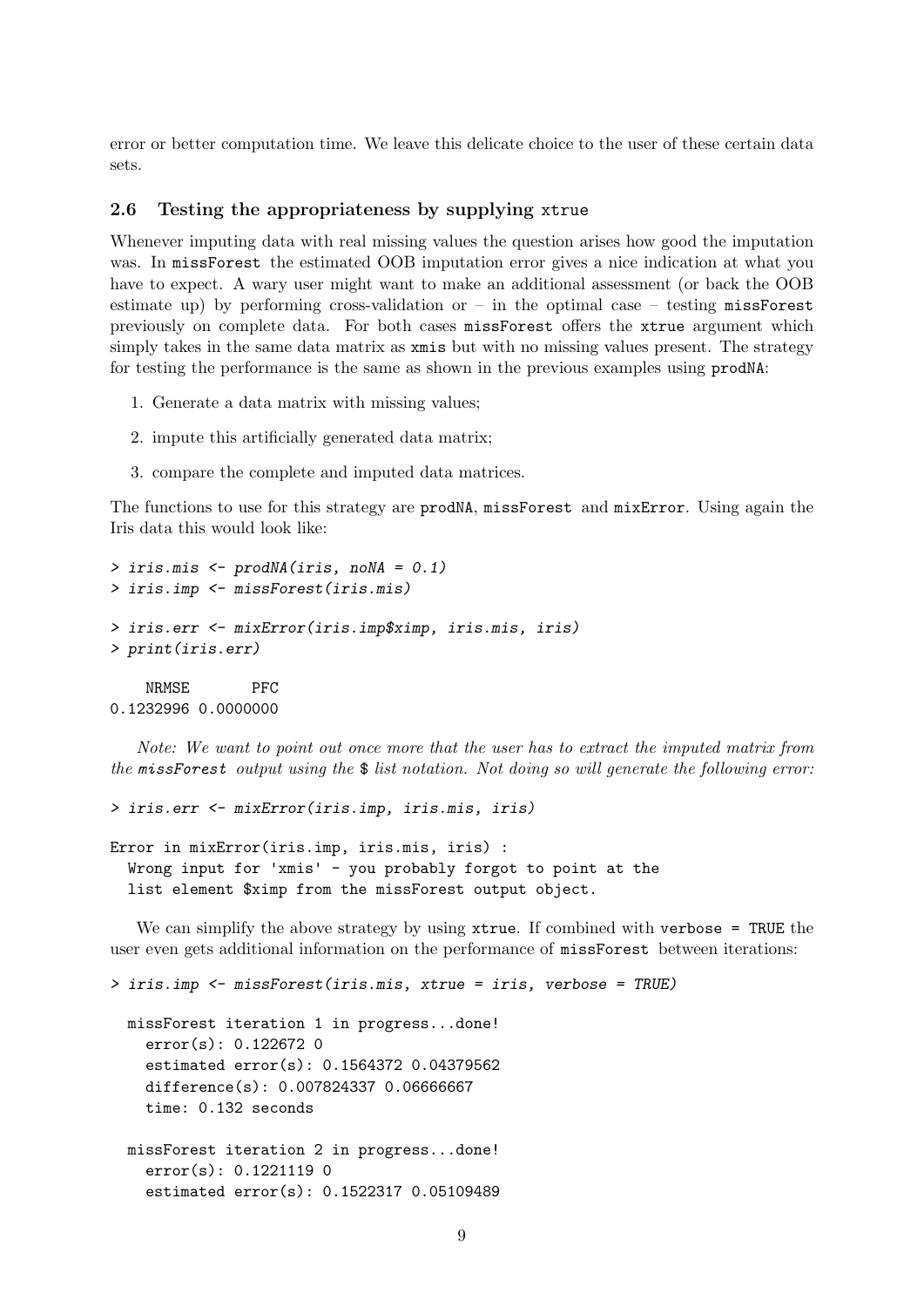```
difference(s): 1.800973e-05 0
  time: 0.194 seconds
missForest iteration 3 in progress...done!
  error(s): 0.1232996 0
  estimated error(s): 0.1520348 0.04379562
  difference(s): 7.903414e-06 0
  time: 0.176 seconds
missForest iteration 4 in progress...done!
  error(s): 0.1221871 0
  estimated error(s): 0.1512433 0.03649635
  difference(s): 8.292129e-06 0
  time: 0.126 seconds
```
Supplying xtrue adds the line  $error(s)$  to the missForest output. We can observe that the true imputation error really is lower for the second last iteration as mentioned in section 2.2. Additionally, the output object (in the above example iris.imp) contains now a list element error which can be called directly:

```
> iris.imp$error
```
NRMSE PFC 0.1232996 0.0000000

# 3 Concluding remarks

Imputation using missForest can be done very easily. The OOB imputation error estimate facilitates the interpretation of such imputation results. However, it should always be kept in mind that imputing data with missing values does not increase the information contained within this data. It is only a way to have completeness for further data analysis. Many methods of data analysis require complete observations. In such complete case analyses observations missing only a single entry will be completely removed from the data and therefore the information content is reduced. Imputing the data beforehand prevents this reduction. For further details on the effect of imputation on the subsequent data analysis we suggest the books of Schafer [1997] and Little and Rubin [1987].

### References

- E. Anderson. The irises of the gaspe peninsula. Bulletin of the American Iris Society, 59:2–5, 1935.
- L. Breiman. Random forests. Machine learning, 45(1):5–32, 2001. ISSN 0885-6125.
- N. E. Breslow and N. E. Day. Statistical methods in cancer research. 1: The analysis of casecontrol studies. IARC Lyon / Oxford University Press, 1980.
- A. Frank and A. Asuncion. UCI machine learning repository, 2010. URL http://archive.ics. uci.edu/ml.
- R.J.A. Little and D.B. Rubin. Statistical Analysis with Missing Data. Wiley New York, 1987. ISBN 0-471-80254-9.